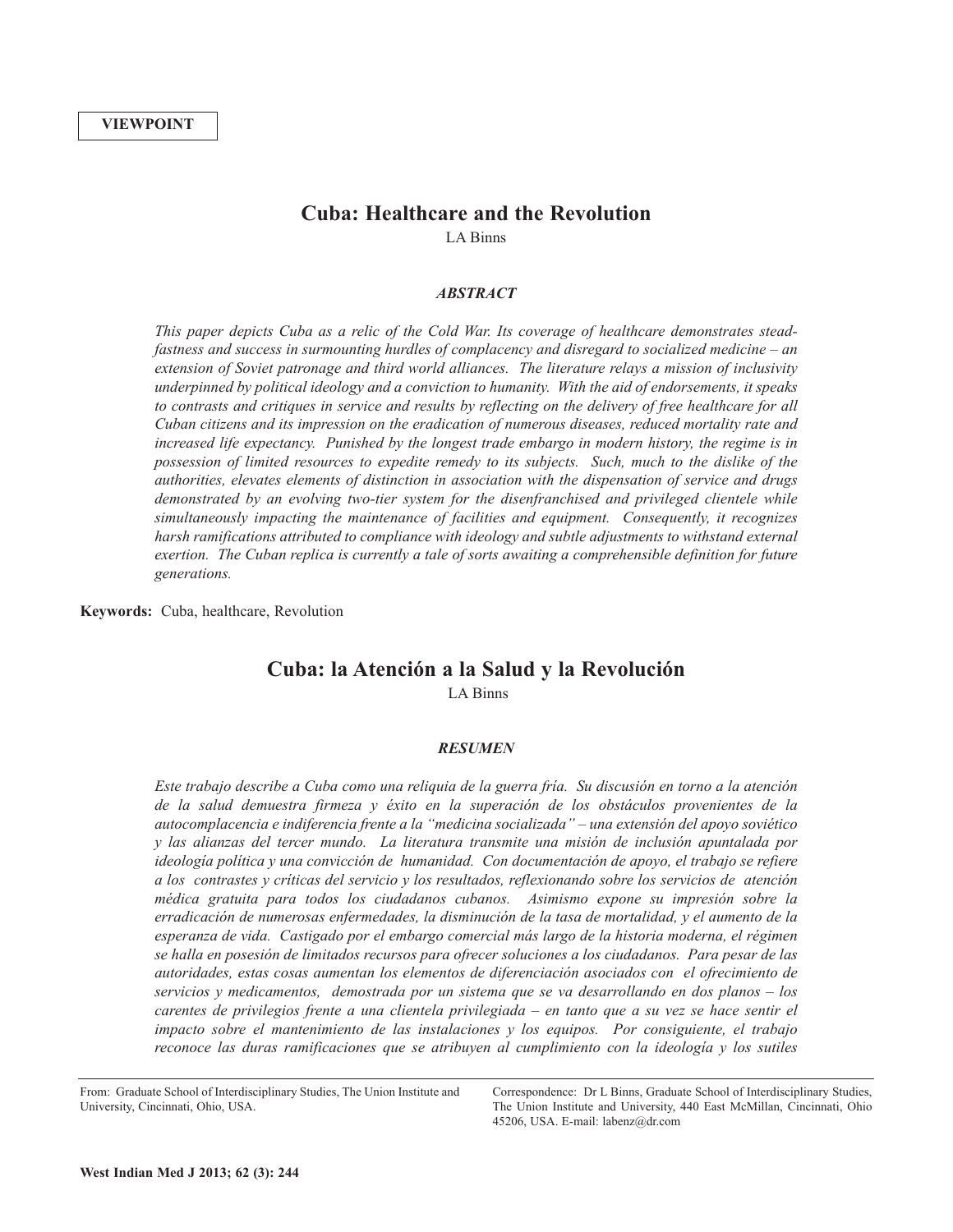*ajustes para resistir la presión externa. El modelo cubano es actualmente una suerte de historia en espera de una definición comprensible para las generaciones futuras.*

**Palabras claves:** Cuba, salud, Revolución

### **INTRODUCTION**

The Cuban healthcare system has undergone a metamorphosis of considerable proportions subsequent to the transition of power from the Batista to Castro regime. The deposed Batista, who presided over an island most favourable to a small, wealthy ruling class, was oblivious to the concerns of a large impoverished social caste and therefore made provision for the elite in the form of privately owned facilities while ignoring the plight of the underclass who were relegated to 46 overcrowded and understaffed government hospitals.

Such disproportionate delivery of service and stark contradiction to a moral code of ethics was transposed by a change in government and ideology. The Castro administration proceeded to honour its revolutionary campaign promise to provide a government attentive to the interests of the disenfranchised and in compliance with socialist tenets. Hence, Cuban healthcare commenced on a new path. To redirect the emphasis from profit that exacerbated economic inequality and social injustice – as demonstrated by the existence of exclusive medical centres – and curtail poor hygiene, inefficient sanitation and malnutrition contributing to the infant mortality rate of 60 per 1000 lives, maternal mortality rate of 125.3 per 1000, a general mortality rate of 6.4 per 1000 and life expectancy of 65.1 years, the new establishment adopted a constitution which classified healthcare as a right guaranteed to every citizen  $(1-3)$ .

In allegiance with a philosophical conviction in conjunction with egalitarian ideals and the World Health Organization's (WHO) prerequisites, Havana adopted basic components in its attempt to fulfill a compulsion to the Cuban citizenry. With emphasis on medical effectiveness such as quantitative indicators incorporating infant mortality rate, nutritional status and life expectancy and social impact, a comprehensive plan of action began to take effect.

Despite vulnerability and international obstacles highlighted by the Bay of Pigs invasion and the United States (US) trade embargo in 1961, Cuba's unwavering revolutionary stance won the political and economic endorsement of the Soviet Union. This relationship, along with similar acknowledgement from the Eastern Bloc, was soon realized through the Ministry of Public Health's control of all healthcare facilities.

In the years ahead, the overhaul encompassed the integration of all private organizations with the intention of promoting outreach programmes and polyclinics alongside hospitals. A hierarchical structure was specifically introduced

#### **West Indian Med J 2013; 62 (3): 245**

and priorities were realigned with a focus on wellness and prevention by forging the medical and residential communities. At its lowest strata are units comprised of family doctors charged with responsibilities for assigned neighbourhoods. In addition, these practitioners, who are equally distributed across the Cuban landscape, are also advocates of education and links to additional services if required.

The pursuit of excellence in medicine afforded a country of 11.5 million is worthy of international recognition. Within three decades, there is record of annual expenditure by Cuban estimates at 10–15% of GDP with results of over 60 000 trained physicians, a national ratio of one to every 180 persons, scores of nurses, physical therapists and medical technicians, 267 hospitals, 440 clinics, 5000 medical and biological scientists, 11 research institutes inclusive of pharmaceutical and biological facilities and 15 medical schools (Table 1).

Table 1: Statistics on public health facilities and personnel, 1999–2004

| <b>Public Health Service Statistics</b> | $1999 - 2000$ | $2002 - 2003$ | 2004   |
|-----------------------------------------|---------------|---------------|--------|
| Total doctors                           | 63 483        | 66 285        | 68 155 |
| Population per doctor                   | 175           | 169           | 165    |
| Population per nurse                    | 132           |               |        |
| Population covered by family            |               |               |        |
| doctor service                          | 98            | 99.1          | 99.1   |
| Service                                 | $(\%)$        |               |        |
| Hospitals                               | 284           | 270           | 267    |
| Polyclinics                             | 436           | 440           | 444    |

Source: Ministry of Public Health, 2005

Further, the magnitude of success by third world standards is astounding (4–6). In recent years, the infant mortality rate has exceeded expectations at seven per 1000 births and is partly due to a comprehensive vaccination effort that combats 12 major diseases. Life expectancy is on average 77 years (Tables 2 and 3).

A microscopic overview of the system at work explains the magazine The Economist's complimentary feature toward the island's evolving regime. In its article "One thing Cuba does right", the remark: *"Cuban medicine is disciplined and innovative…. Cuban research establishments have made breakthroughs in vaccines, immunology and biotechnology"* (7) is a gesture in response to free and effective medical and healthcare that range from services in rural clinics and maternity homes to municipal hospitals, all of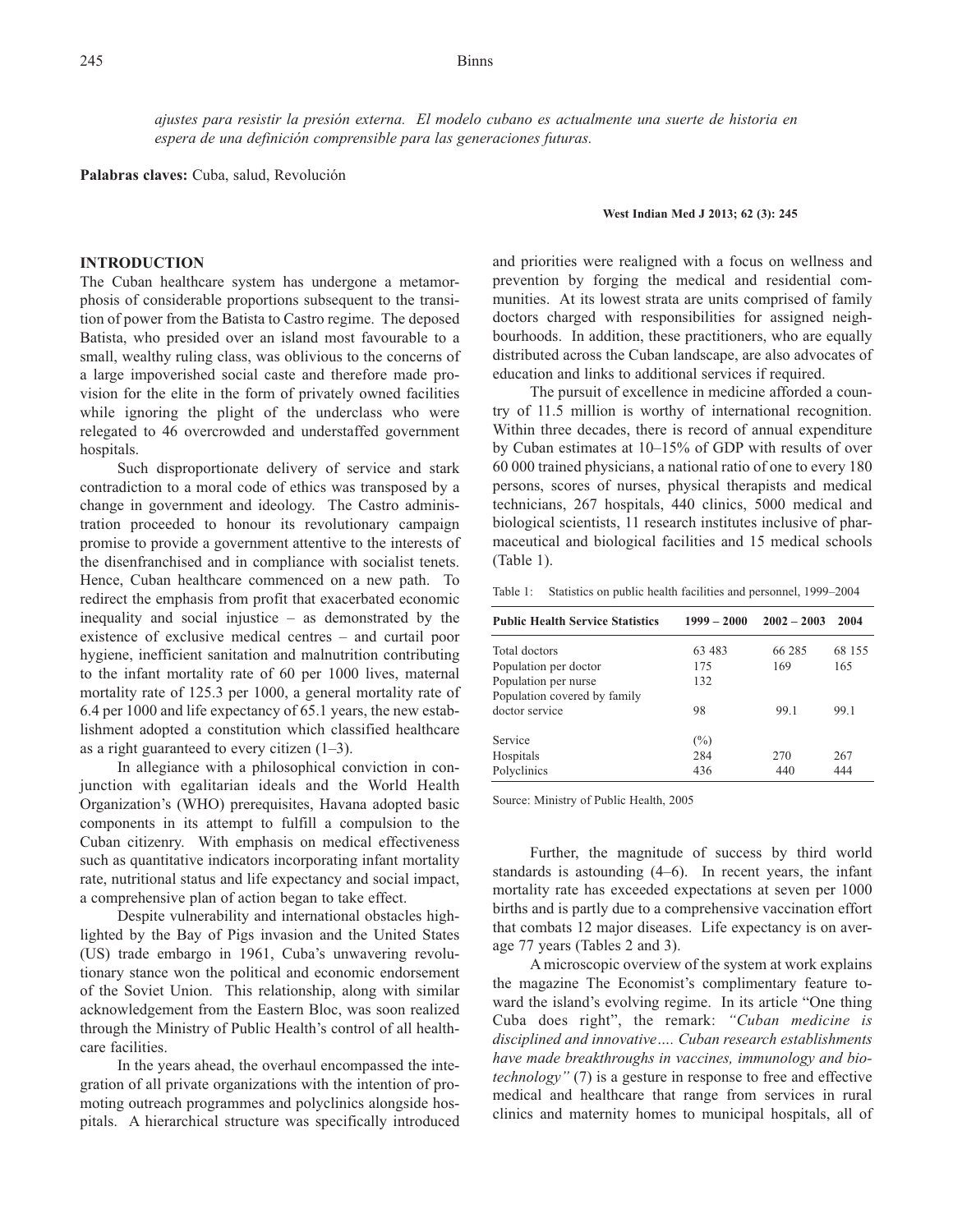| Table 2: |  | Cuba in international perspective |  |
|----------|--|-----------------------------------|--|
|          |  |                                   |  |

|                              | Infant mortality rate<br>per 1000 live births<br>1983-1988 | Per capita gross<br>domestic product in<br>1988 (US\$) |
|------------------------------|------------------------------------------------------------|--------------------------------------------------------|
| <b>OECD</b>                  | 9                                                          | 17 097                                                 |
| Cuba                         | 15                                                         | 2509                                                   |
| Soviet Bloc                  | 22.                                                        | 2162                                                   |
| Asia planned economies       | 39                                                         | 30                                                     |
| Latin America and Caribbean  | 54                                                         | 2102                                                   |
| Asia Pacific                 | 59                                                         | 1559                                                   |
| Middle East and North Africa | 71                                                         | 1976                                                   |
| South Asia                   | 102                                                        | 319                                                    |
| Sub-Sahara Africa            | 109                                                        | 319                                                    |

Source: The Economist: Book of Vital World Statistics. London: Random House; 1990.

OECD (Organization for Economic Cooperation and Development) – comprises 25 industrialist capitalist countries of which Western Europe, Canada, the United States of America, Japan, Australia, New Zealand and Mexico are members.

Table 3: Comparative health record

(Figure). Cuba's distinction in medicine has gained commendation abroad due to the following achievements

- \* The role of sole producer of a vaccine against the bacteria that causes meningitis-B
- \* The creation of a micro-surgical approach to cure retinitis pigmentosa with an 80% success rate
- \* A successful treatment for vitiligo (loss of skin pigmentation) once beyond cure
- \* Aids research described as helpful

Moreover, with the likes of the Centro de Ingenieria Genetica y Biotecnologia (CIGB), Cuba has developed a large amount of drugs for local and international consumption – a contribution considered the island's sixth largest currency earner of \$120 million in 1995 (6–8).

Accolades are forthcoming from third world countries that are beneficiaries of the human resources made available by the ambassadorial spirit of the late Ernesto Che Guevara, a medical practitioner, national hero and central figure of the socialist revolution and the Cuban government. In the 1980s,

|                                    | Cuba | UK  | <b>Chile</b> | Haiti | Guatemala |
|------------------------------------|------|-----|--------------|-------|-----------|
| Life expectancy (years; 1995–2000) | 76   | 77  | 75           | 52    | 64        |
| Life expectancy (year; 2001)       | 77   | 77  | 76           | 49    | 65        |
| Doctors per 100 000 (1990–1999)    | 530  | 164 | 110          | 8     | 93        |
| Doctors per 100 000 (1990–2002)    | 590  | 274 | 115          | 25    | 90        |
|                                    |      |     |              |       |           |

Source: UN Development Programme. Human Development Report; 2003.

which are supplemented by technologically advanced research centres.

Each urban neighbourhood is equipped with a community clinic that addresses the needs of its residents. In addition, an expansion of network links the extension of benefits from local clinics for minor ailments to regional hospitals for the chronically ill while providing the required service and medicines whenever available, free of charge



Figure: Cuba's integrated, hierarchical healthcare system.

2000–3000 Cuban physicians were deployed yearly overseas for 24-month rotations throughout Latin America, the Caribbean, Africa, the Middle East and Asia. Over a 30-year period, a list of partners is inclusive of but not limited to Jamaica, Nicaragua, Grenada, Guatemala, Guyana, Haiti, the Dominican Republic, Angola, Ghana, Mozambique, South Africa and the Ukraine – all recipients of Cuban doctors who were engaged to address natural disasters or an ongoing shortage of medical personnel.

An attempt by the Castro administration to globalize socialized medicine has also materialized in the form of a medical school in Havana in 1988 with the sole purpose of training potential candidates of the underdeveloped world to serve rural populations. To date, South Africa among others has utilized the opportunity to train students who are committed to return home and render a service to underprivileged societies  $(3, 9)$ .

Amidst good intentions, a contrast nevertheless exists in all aspects of the island's healthcare provision. Unlike central Havana's Hospital Clinico Quirurgico "Hermanos Ameijeiras", a modern medical jewel for treatment in the field of bacteriology, microbiology, gastroenterology, ophthalmology, dermatology, neurology, oncology, pathology and trauma among others, most medical centres are comparable to Vedado's Hospital Calixto Garcia – old, unsatisfactorily designed and inadequately furnished to meet the demands of gravely ill and elderly patients. An observation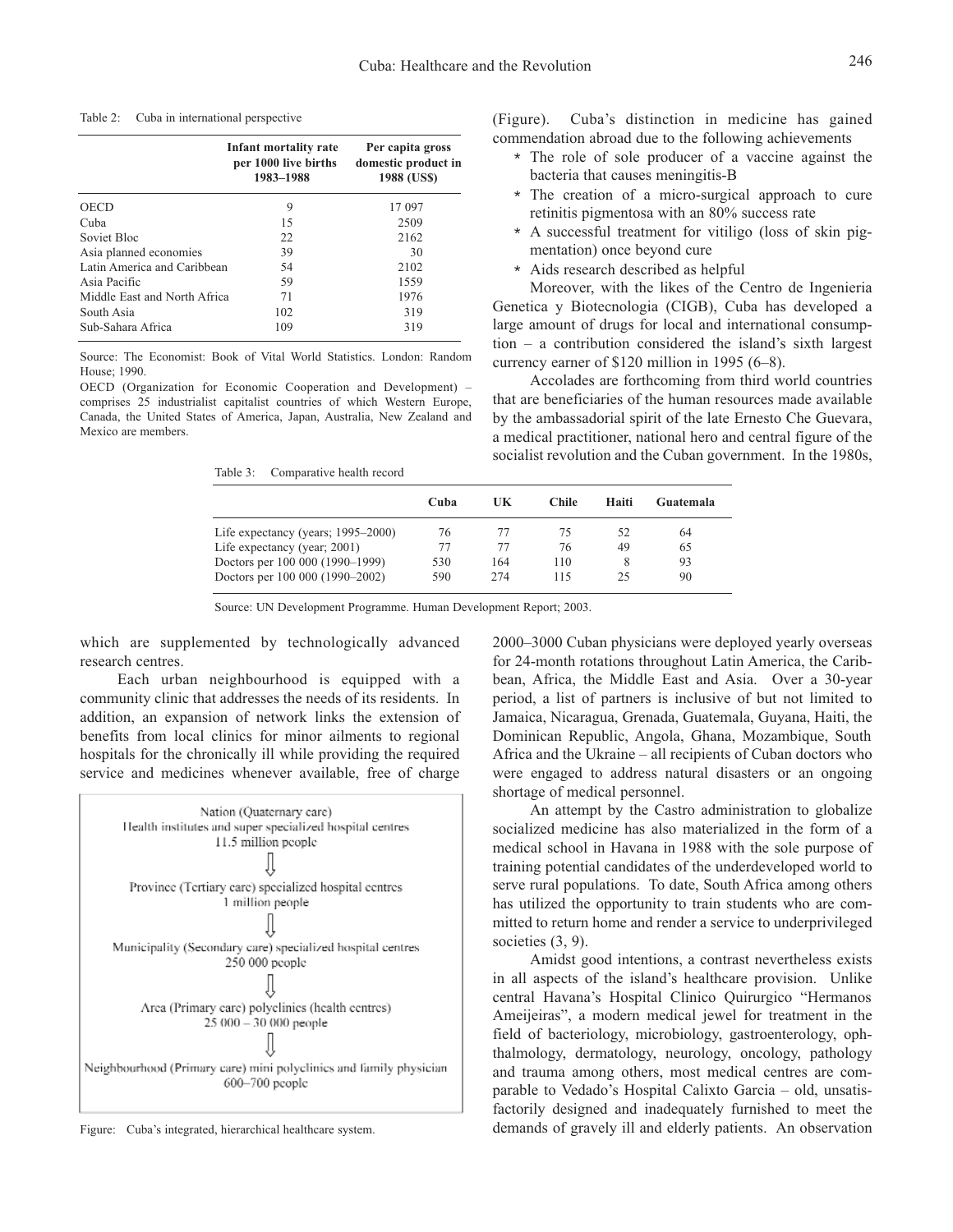of these facilities reveals beds in large and scantly maintained rooms void of privacy, overcrowded waiting rooms, limited technology and medical stock and sparsely functional laboratories. In addition, upon release from said establishments, the issuance of prescriptions in many instances becomes an exercise in futility largely due to a shortage of drugs at local pharmacies.

Adding to scarcity is the acknowledgement of a twotier configuration that caters to the elite. In spite of contradiction to the principles of the revolution and comprehensive healthcare, Cuba, in an effort to generate capital while simultaneously experimenting with "up to date" medical processes, grudgingly offers private hospitals providing specialized services to foreigners at a cost amounting to over \$24 million in 1995. Such hospitals include "state of the art" facilities.

The likes of Centro Internacional de Retinosis Pigmentaria "Camilo Cienfuegos", which is renowned for its treatment of retinitis pigmentosa and other eye diseases and additional centres, notably Cira Garcia, El Centro, La Pradera and Topes de Collantes concentrating in cancer treatment, skin diseases, open heart surgery, Parkinson's disease, kidney transplants and neurological disorders, fall within this Rights, Washington's obstruction favours the Trading with the Enemy Act, the Cuban Democracy Act and the Helm-Burton Act (Table 4).

An analysis of the effects is apparent as the island is confronted with an inadequacy of drugs due to an inability to purchase. This is reflected by a decrease in spending for medical imports from \$227 million in 1989 to \$74 million in 1994 and restrictions on medical products bearing US patents. In a published report entitled "Cuba: Health Care and the US Embargo," Peter Schwab, a political scientist at Purchase College, the State University of New York, purports that logistics and geopolitics are defining themes in Cuba's political and medical lexicon (6). Medicuba, a domestic outfit under obligation to procure medical supplies for local use spends \$6 million in air and freight fees for medicines and equipment that could be obtained on the US market for a mere fraction of the cost – \$1 million.

Ideological differences reflect varying dimensions to a destructive strategy. The US has threatened third parties (countries and foreign enterprises) with sanctions for failure to comply with the terms of the embargo. Illustrations include a retreat in 1995 by Merck, a US pharmaceutical manufacturing giant when faced with penalties for providing the Cuban government with medical information; comparable

Table 4: United States trade embargo

| Laws                       | <b>Year Introduced</b> | Impact                      |
|----------------------------|------------------------|-----------------------------|
| Trading with the Enemy Act | 1917<br>(enacted 1963) | establishes a ban on trade  |
| Cuban Democracy Act        | 1992                   | tightens economic sanctions |
| Helms-Burton Act           | 1996                   | curtails foreign investment |

category. According to the North American Congress on Latin America, by 1997 these exclusionary programmes, that to some detractors are reminiscent of the past, had treated 7000 foreigners from 60 different countries but contribute a small fraction (30%) of their earnings to the public sector with the remaining portion used at the discretion of the private medical entities (7, 10).

With the sudden dismantling of the Soviet empire in 1989, the Cuban establishment has been struggling to counter surmounting challenges. These entail a loss of 85% of its international trade and subsidies to the tune of \$5 billion per annum – both contributors to increasing unemployment and inflation. Furthermore, a spiralling deficit ranging from 1.403 billion pesos in 1989 to 4.2 billion pesos in 1993, combined with a 41-year old US trade embargo valued beyond \$41 billion provide added cause for concern.

Without Soviet credits to offset the embargo, Havana is experiencing severe austerity. In disregard of the United Nations General Assembly's objection to the economic interdiction and Article 25 on Universal Declaration of Human action was embraced by Japan's Toshiba and Sweden's LKB regarding the sale of laboratory equipment to the Spanish island. Argentina's Medix also followed suit in rela-tion to a pending shipment of spare parts in light of severe punishment. The embargo also prohibits the importation of goods of Cuban origin from entry to US shores.

Unfortunately, the ramifications associated with such economic restrictions are disheartening. While the Cuban American National Foundation (CANF), a reactionary lobby group with roots in South Florida, contends that such does not deny medicine and medical supplies to the Cuban people, its claim that the Cuban Democracy Act – through approved license requests for US companies and subsidiaries – encourages the donation of humanitarian aid including medicine, food and clothing is questionable (3, 6, 11).

The New England Journal of Medicine refutes that assertion by referring to stipulations as the immediate cause of an epidemic of 50 000 cases of optic and peripheral neuropathy between 1991 and 1993 (12), whereas the American Journal of Public Health states *"the embargo has contributed to the deterioration in the quality of healthcare and has*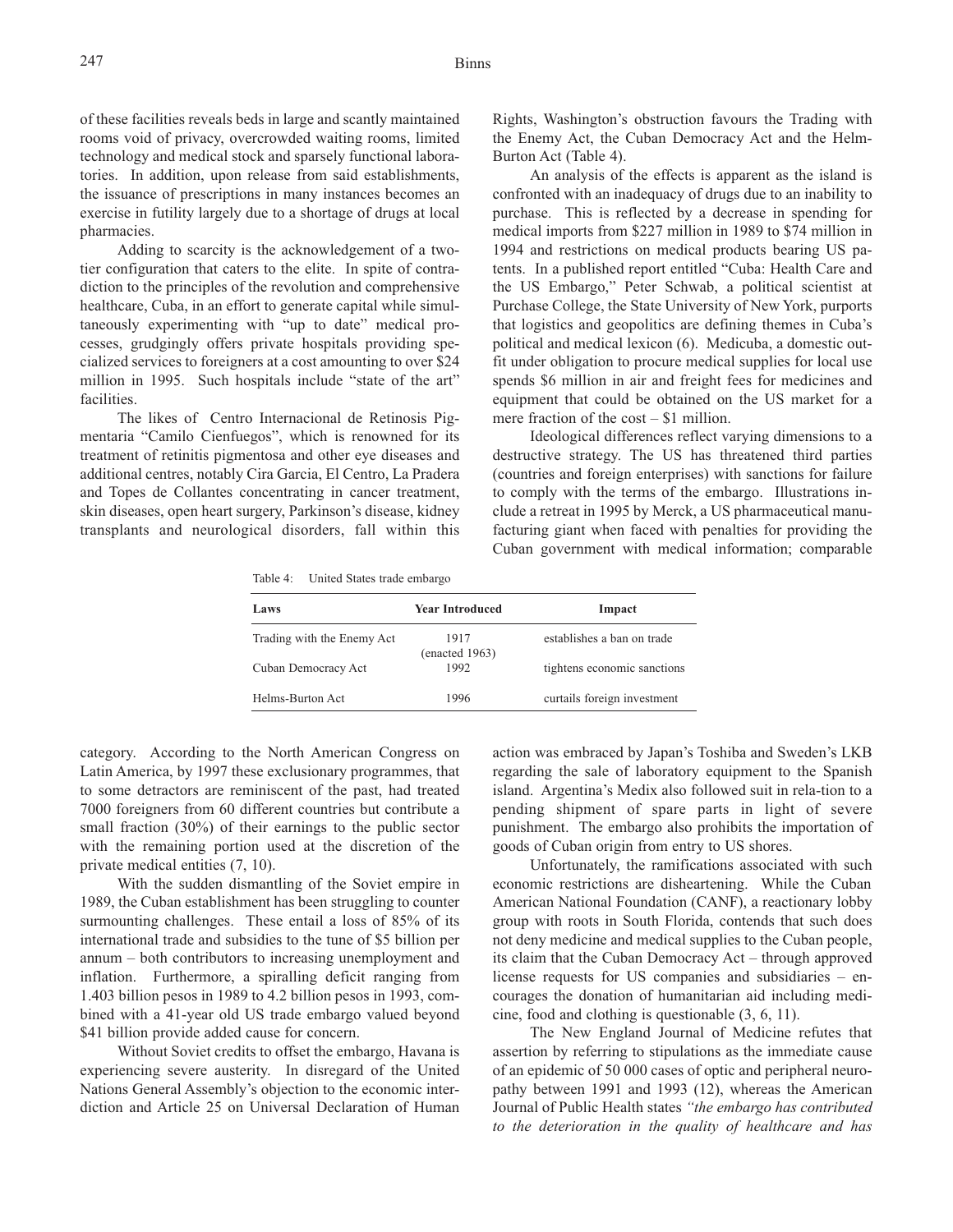248

*exacerbated undernutrition by raising the cost of medical supplies and food to the island"* (13). A recent disclosure by the Pan American Health Organization (PAHO) which referenced Cuba's shrinking healthcare allocation as being less in percentage of its annual budget to that of regional countries namely Jamaica, Costa Rica and the Dominican Republic is also testament to consequences attributed to US policy of disengagement (3, 11–13). The struggle to protect relevance is underscored by Havana's tenacity as well (Table 5).

the scarcity of medicines that are often only available in hard currency retail stores is out of reach for average Cubans in need of medical remedy. Facilities are in need of updated modifications to maximize safety and service; many ageing water conduits require replacements to reduce energy consumption and prevent leaks and loss of water – the culprit for the breeding of mosquitoes such as *Aedes aegypti* that in turn spread dengue and yellow fever (10).

Table 5: Cuba's public health budget (in million pesos)

| Year | <b>Health budget</b> | Per inhabitant % of GDP |     | % of national budget |
|------|----------------------|-------------------------|-----|----------------------|
| 1990 | 1045.1               | 98.6                    | 5.3 | 7.4                  |
| 1995 | 1221.9               | 111.3                   | 5.8 | 8.8                  |
| 1998 | 1473.1               | 132.4                   | 6.4 | 13.1                 |

Source: Ministry of Finance, Havana

Throughout the first decade of the  $21<sup>st</sup>$  century, evidence of scarce and diluted material, financial and human resources bear dire consequences that continue to multiply with challenges inclusive of an inability to reorganize the system particularly in relation to primary care, medical education, dilapidated hospitals and institutes and effective management and maintenance of associated facilities. These challenges affect a growing portion of the population that is susceptible to psychological stress, diabetes, obesity and other forms of illnesses linked to deteriorating political and economic factors (14).

Although infant and maternal mortality declined from 9.9% to 4.7% per 1000 between 1993 and 2008 and from 65.7% to 31.1% per 1000 between 1993 and 2006, respectively, the glory days of socialized medicine is under severe threat. Reports indicate that maternal mortality rate has increased to 46.5% in 2008 and 53% in 2009. The ratio of hospital beds per 1000 inhabitants decreased as well from 6% to 4.6% between 1993 and 2008 and though the ratio of physicians per 1000 rose from 46.7% to 66.3% during the same time, an estimated 35% to 48% of all Cuban doctors work overseas, particularly in Venezuela or have changed vocation for better wages (Table 6).

This reality contributes to a shortage of medical personnel and therefore limited access to services. In addition,

During a twenty-year period commencing in 1989, Cuba made significant strides regionally by reducing five morbidity rates, specifically venereal diseases, yet, in 2009 when the healthcare budget was decreased by 8%, in current pesos, morbidity from food poisoning, tuberculosis and acute respiratory infection showed a rise. There is also heightened concern regarding the presence of dengue fever, haemorrhagic conjunctivitis and leptospirosis and a decline in immunization in relation to triple DPT (diphtheria, pertussis, tetanus) vaccine and tuberculosis (14, 15) [Table 7].

Shy of the removal of an outdated and ineffective blockade, seemingly scared but unbeaten options abound. In a highly publicized letter, Dr Cesar Chelala, a New York based physician, recommended a dialogue conducted by a commission of notable medical professionals and facilitators (*eg* PAHO) agreed to by both governments with the intent of evaluating the island's capability to offer healthcare and negotiate the impartial channelling of required goods and services to a people in need (16). The idea has been ridiculed by some medical practitioners. Dr G Martin, a practising physician in Kansas City, and his colleague Dr Enrique Huertas, a prominent member of the Cuban Medical Association in Exile are of the opinion that it is ill conceived (16). However, considering its unbiased orientation, it deserves

Table 6: Social indicators: health

|                               | 1989 | 1992/5 | 2006/7 | 2008 | $08/89$ (%) |
|-------------------------------|------|--------|--------|------|-------------|
| Infant mortality (per 1000)   | 11.1 | 99     | 5.3    | 4.7  | -57         |
| Maternal mortality (per 1000) | 29.2 | 65.7   | 31.1   | 46.5 | 59          |
| Hospital beds (per 1000)      | 6.0  | 6.0    | 4.8    | 4.6  | $-23$       |
| Physicians (per 1000)         | 33 1 | 46.7   | 64.0   | 66.3 | 100         |

Source: (15)

Cuba's infant mortality rate is second only to Canada within the hemisphere.